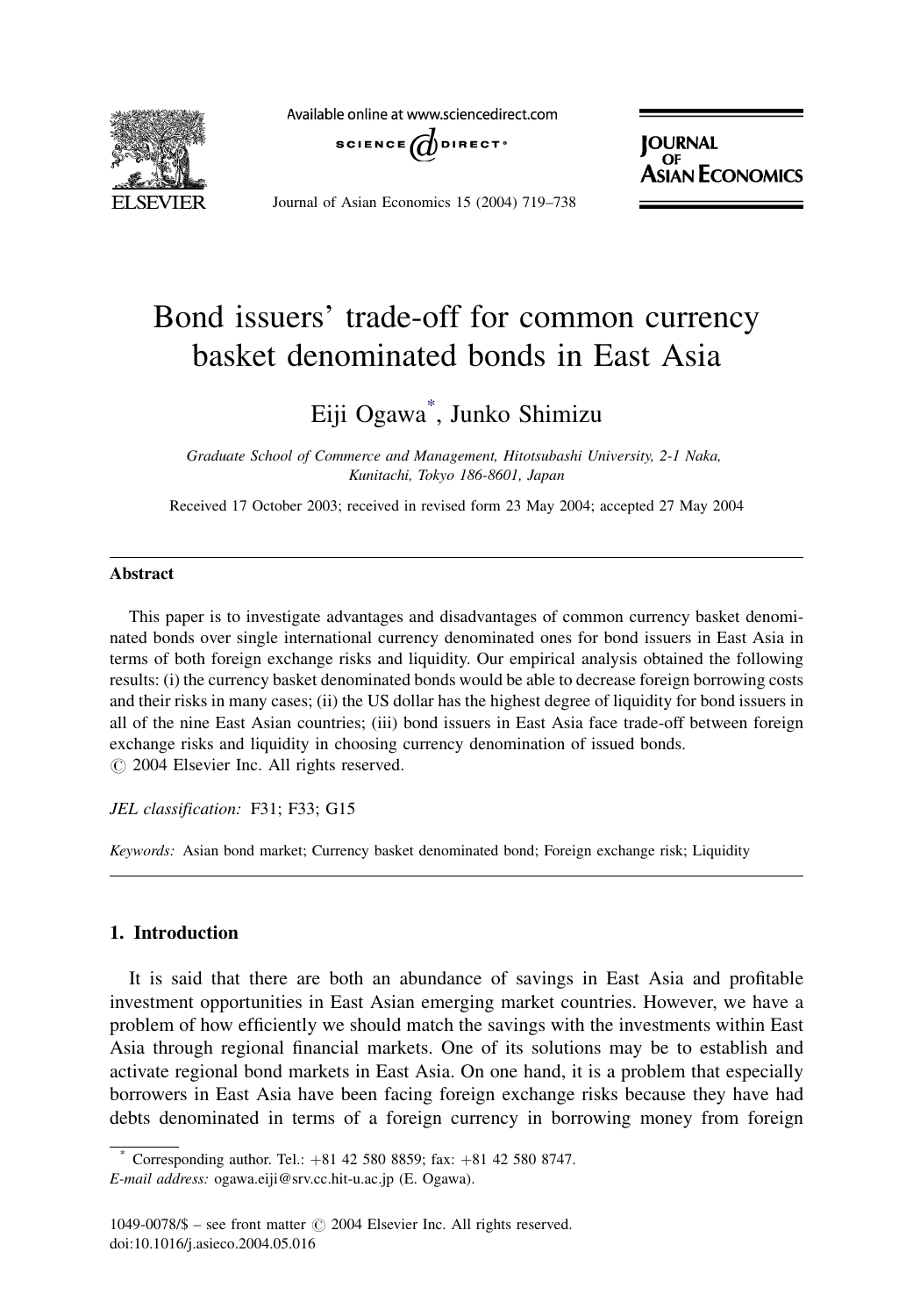countries. They would face foreign exchange risks if bonds were denominated in the regional bond markets in contrast with local bond markets.

Bond issuers would have the problem that is associated with the foreign exchange risks even if we established the regional bond markets. It is usual for bond issuers to select an international currency as denomination currency of the bonds when they issue them in international bond markets. The US dollar is dominant as an international currency in the world economy. If a local currency of the bond issuers is different from the denomination currency in the issued bond, they face foreign exchange risks that are volatility of exchange rate of the local currency in terms of the denomination currency in the issued bond.

Risk-averse bond issuers prefer smaller foreign exchange risks, given expected rates of return. It might be more desirable for them to select any other currency in issuing from a viewpoint of foreign exchange risks. However, bond issuers should face another problem that is associated with liquidity because network externalities might work in bond markets in terms of liquidity. Accordingly, they might face trade-off relationship between foreign exchange risks and liquidity when they issue regional bonds as well as international bonds.

It is discussed whether the monetary authorities in East Asian countries should make regional cooperation in a field of exchange rate regimes and policies and create a common currency basket in order to prevent another currency crisis in the future (Bénassy-Quéré, [1999](#page--1-0); [Ito, Ogawa, & Sasaki, 1998;](#page--1-0) [Ogawa & Ito, 2002;](#page--1-0) [Ogawa, Ito, & Sasaki, 2004](#page--1-0); [Williamson, 2000\)](#page--1-0). It is suggested that a common currency basket as a region currency is needed for the regional cooperation. It is an implication for the Asian Bond Market Initiative that establishing currency basket denominated bond markets should be more desirable for borrowers or bond issuers in East Asia. This paper is to investigate both advantages and disadvantages of choosing a common currency basket over a single international currency for bond issuers in East Asia by taking into account both foreign exchange risks and liquidity.

This paper is composed of the following sections. The following section focuses on foreign exchange risks to investigate what kind of currency is desirable for bond issuers in term of foreign exchange risks. The third section considers about liquidity in regional bond markets from a viewpoint of denomination currency. The fourth section is a summary and conclusion of this paper.

### 2. Foreign exchange risks

### 2.1. Methodology and data

We investigate how much foreign exchange risks bond issuers would face when they issue bonds denominated in terms of various currencies. Our analysis focuses on the volatility of foreign borrowing costs for various currencies denominated bonds.<sup>1</sup>

 $1$  Usually ex ante borrowing costs in the real world should be calculated from the prevailing benchmark interest rate, risk premium, and foreign exchange rate fluctuations. However, our aim is comparing the risk of several currency types of borrowing costs for one country, so we regard that risk premium is common for one country and concentrate the foreign exchange risk only here.